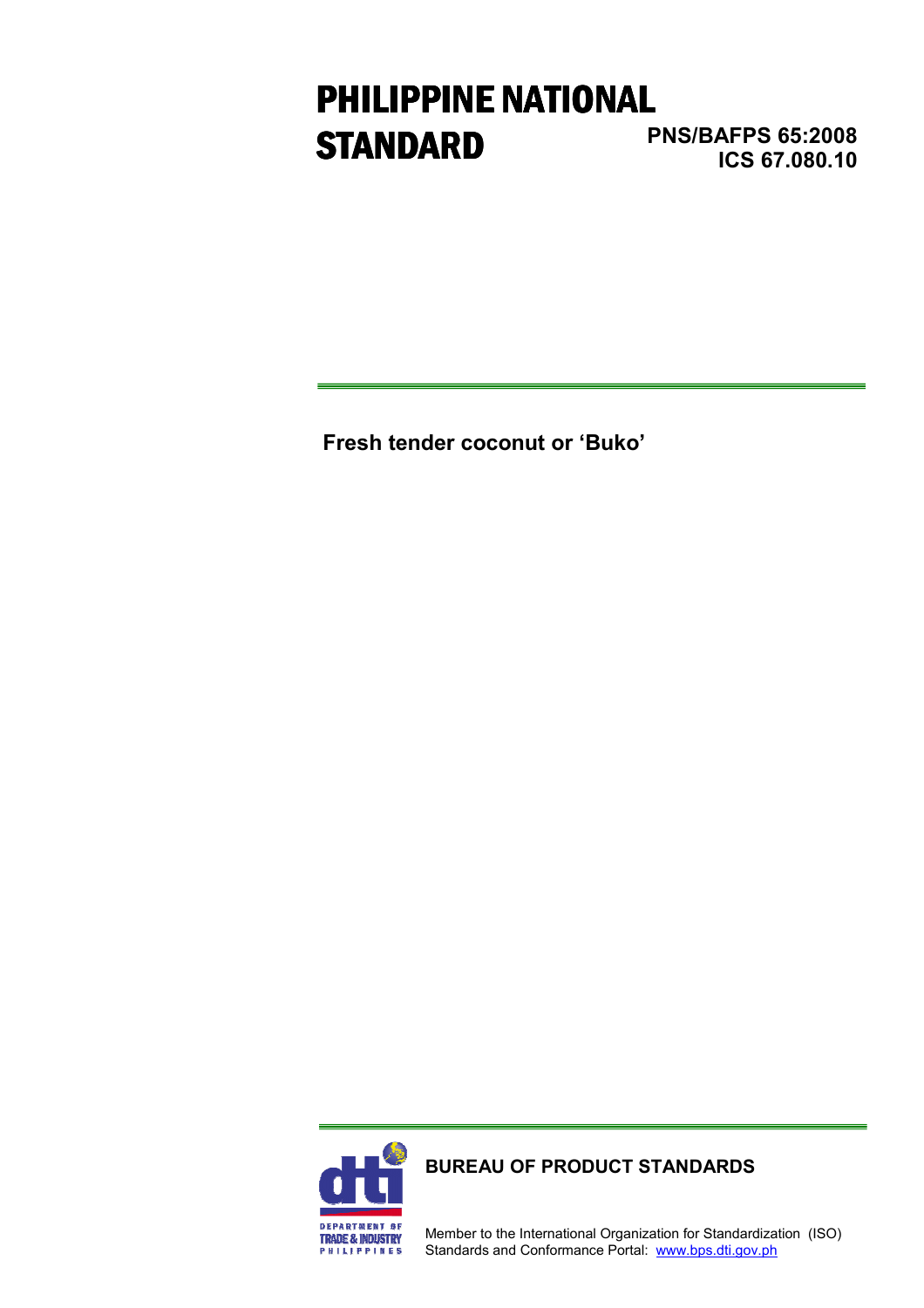#### Foreword

The Philippine National Standard for Fresh Tender Coconut or 'Buko', PNS/BAFPS 65:2008 was developed by the Bureau of Agriculture and Fisheries Product Standards (BAFPS) in order to reflect the recent technology developments in the industry, and the need for its harmonization with Codex requirements in Heavy Metals, Pesticide Residues and Hygiene.

A Technical Committee (TC) and Sub-Committee (SC) were organized by BAFPS through Special Orders No. 411, series of 2001, and No.169, series of 2007 to generate data, formulate the draft standards, attend meetings and public consultations on the PNS for Fresh Tender Coconut or 'Buko' in the three major islands of the country. The standard covers the scope, definitions of terms, minimum requirements, classification, tolerances, sampling, packaging, marking and labeling, contaminants, hygiene, and other considerations.

PNS/BAFPS 65:2008 aims to provide a common understanding on the grading and classifying commercial Fresh Tender Coconut or 'Buko' grown from different varieties and produced in the Philippines to be supplied fresh to the consumers.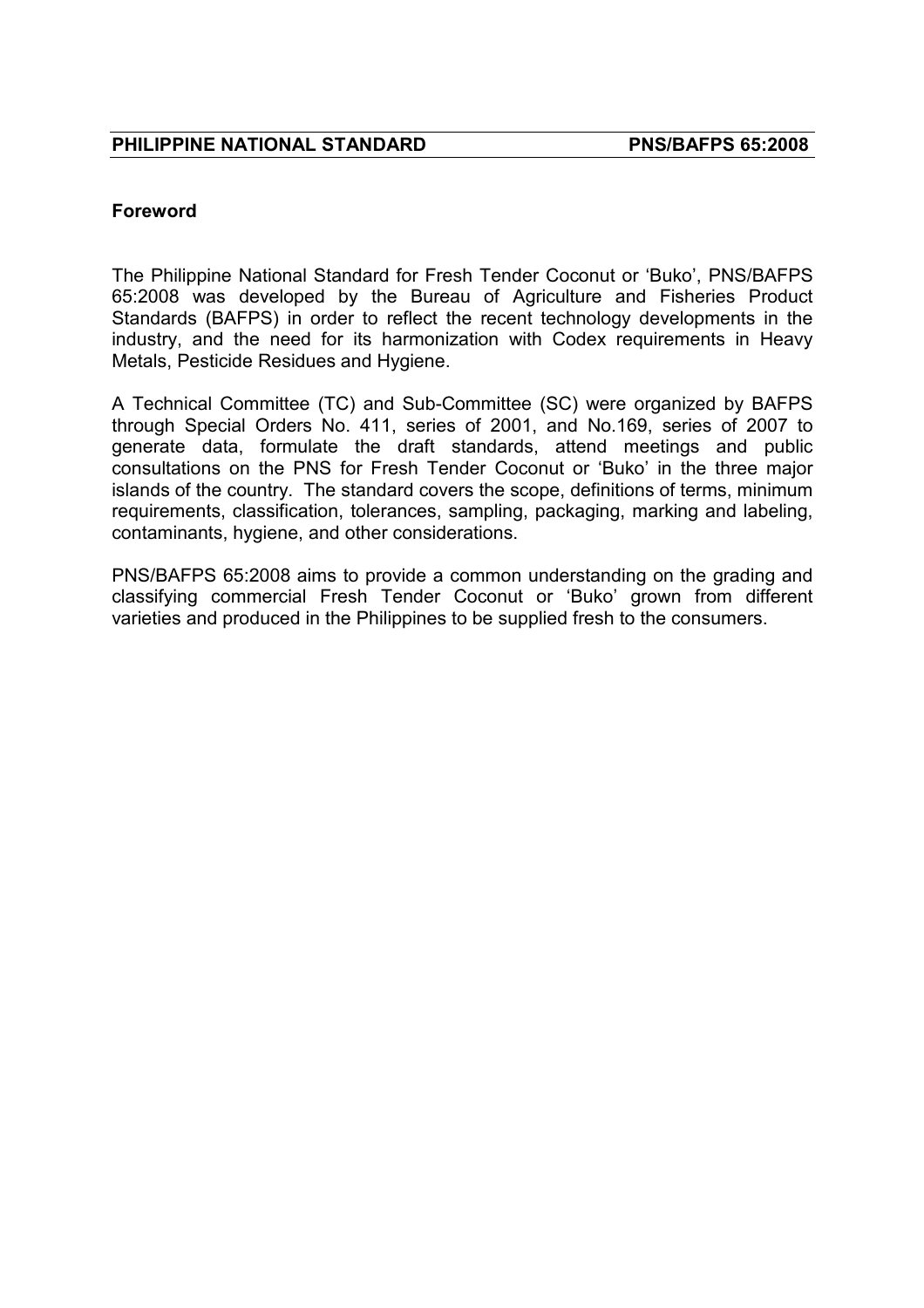#### PHILIPPINE NATIONAL STANDARD PNS/BAFPS 65:2008 Fresh tender coconut or 'Buko'

#### 1 Scope

This standard establishes a system of grading and classifying commercial fresh tender coconut or 'buko' harvested from Cocos nucifera Linn. of the Arecaceae family grown in the Philippines and to be supplied fresh to the consumer, after preparation and packaging.

#### 2 References

The titles of the standard publications and other references referred to in this standard are listed on the inside back cover.

#### 3 Definitions

#### 3.1

#### tender coconut or 'buko'

has a smooth rind, harvested at 7 months – 8 months old from spathe opening and which are obtained from a healthy and productive coconut palm tree. At this stage, the soft (meat) and liquid (coconut water) endosperms have reasonably sweet taste and have typical color characteristics of the variety. Under the rind is  $a$  2.5 cm  $-5$ cm husk of whitish or creamy fibers. The husk and rind surround a brown, woody shell that has three soft spots called "eyes" at one end. The "eyes" in the rind should be kept intact even after removal of the husk. The rind and husk are usually cut before the coconuts are marketed

#### 3.2

#### tender coconut water (TCW)

known as liquid endosperm obtained from an immature nut (young coconut) which is pure, nutritious and wholesome natural beverage. The water is enclosed with a hard shell which contains approximately 200 ml – 750 ml, sterile and well-lined inside with an 8 mm – 10 mm layer of coconut meat. It is high in ionic nutrients (electrolytes) such as potassium, sodium, calcium, magnesium, chloride, phosphorus and sulfur. It contains 5 % sugars mainly as glucose and fructose, vitamin C which ranges from 2.2 mg/100 mL – 3.7 mg/100 mL, vitamin B group, and amino acids such as glutamic acid, arginine, aspartic acid and leucine. FAO refers Tender Coconut Water as an energy and isotonic drink

#### 3.3

#### clean

tender coconut is free from dirt and other foreign material

#### 3.4

#### damage

any crack or defect which materially affects the appearance, eating and shipping qualities of tender coconut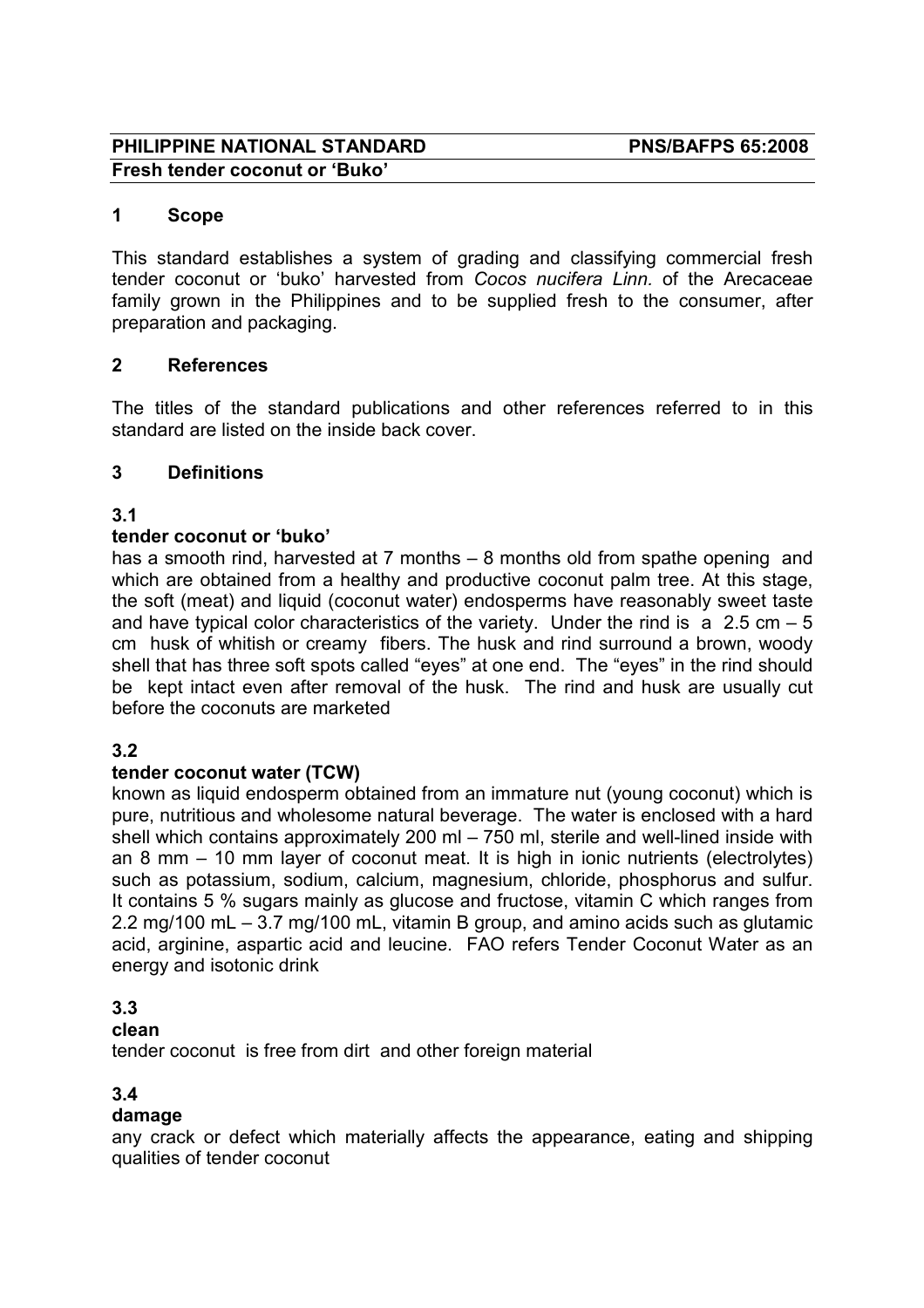### 3.5

#### misshapen

tender coconut is deformed which materially affects its appearance

#### 4 Minimum requirements

In all classes, subject to the special provisions for each class and the tolerances allowed, the tender coconut or 'Buko' must be:

- harvested 7 months  $-$  8 months old from a healthy coconut palm with the perianth lobe intact to maintain the freshness of tender coconut. This is being practiced by buko drink producers and buko exporters.
- fresh in appearance.
- whole, trimmed or dehusked.
- clean, practically free of any visible foreign matter.
- free of surface defects and cracks at the shell.
- sound, produce affected by rotting or deterioration such as to make it unfit for consumption is excluded.
- preferably free of damage caused by pests.
- preferably free of pests affecting the general appearance of the produce.
- free of abnormal external moisture, excluding condensation following removal from cold storage.
- free of any objectionable smell and/or taste.
- for the whole fruit, spikelet and peduncle should be removed and the calyx should be intact.

The three "eyes" of tender coconut or 'Buko' must be kept intact, undisturbed and unopened when the green and soft skin (exocarp) and husk (mesocarp) are removed. The meat must be firm, white to creamy white and free from undesirable odor/smell and taste.

Consumers have two options to consider in tender coconut or 'Buko': either for tender coconut water (TCW) or for tender coconut meat (TCM) and/with the TCW. A 6-month old coconut is suitable for TCW and 7 months – 8 months old coconuts are required for TCM. The minimum requirements will depend on the purpose or intended use of the consumers.

The development and condition of the tender coconut or 'Buko' must enable it to:

- withstand transport and handling and
- arrive in satisfactory condition at the place of destination.

#### 5 Varieties of coconut for tender coconut or 'Buko' production as presented in Annexes E and C

### 6 Classification

Tender coconut or 'Buko' are classified into three classes, as described below:

6.1 Extra class – Tender coconut or 'Buko' must be of superior quality. It must be the characteristics of the variety and/or commercial type. It must be free of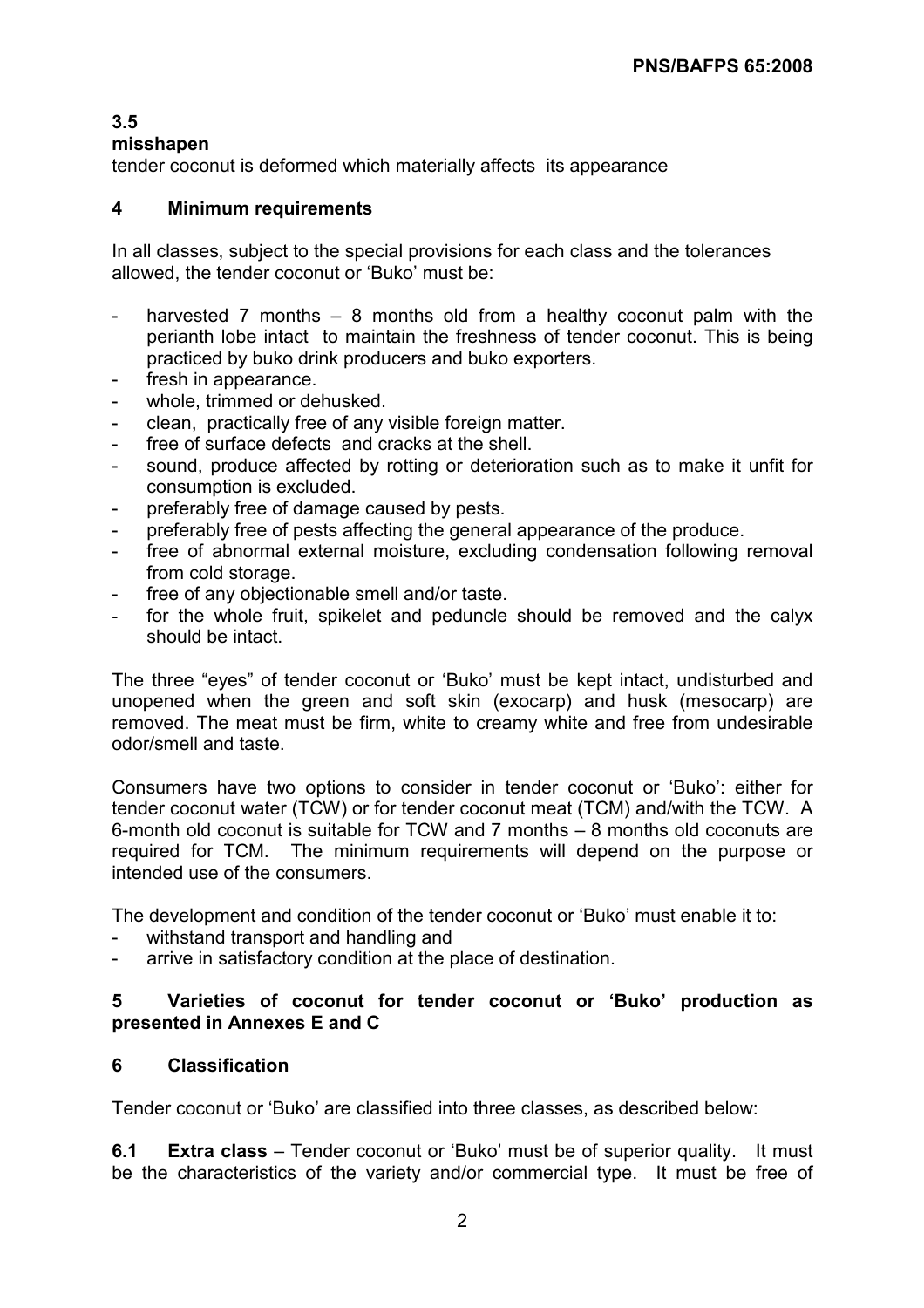defects, with the exception of very slight (not exceeding 2 %) superficial defects, provided these do not affect the general appearance of the produce, the quality, the keeping quality and presentation in the package.

6.2 Class 1 – Tender coconut or 'Buko' in this class must be of good quality. It must be the characteristics of the variety and/or commercial type. The following defects, however, may be allowed, provided these do not affect the general appearance of the produce, the quality, the keeping quality and presentation in the package:

- slight defects of shape and color;
- slight defects on the skin/husks/shell excluding cracks due to mechanical damage and blemishes not exceeding 5 % of the total surface area.

The defects must not, in any case, affect the flesh and water of the coconut.

6.3 Class II – This class includes tender coconut or 'Buko' which do not qualify for inclusion in the higher classes, but satisfy the minimum requirements specified in Clause 4. The following, however, may be allowed, provided the tender coconut retain their essential characteristics as regards the quality, the keeping quality and presentation in the package:

- defects in shape and color;
- defects on the skin/husks/shell excluding cracks due to mechanical damage and blemishes not exceeding 10 % of the total surface area.

The defects must not, in any case, affect the flesh and water of the coconut.

#### 7 Size classification

Size is determined by the weight of the tender coconut or 'Buko', in accordance with the following table:

#### 7.1 Whole tender coconut

| Size code | <b>Weight of tender</b><br>coconut/'Buko'<br>(g) |
|-----------|--------------------------------------------------|
| W 1       | > 2,200                                          |
| W 2       | $1,901 - 2,200$                                  |
| $W_3$     | $1,401 - 1,900$                                  |
| W 4       | $901 - 1,400$                                    |
| W 5       | 900<br>40                                        |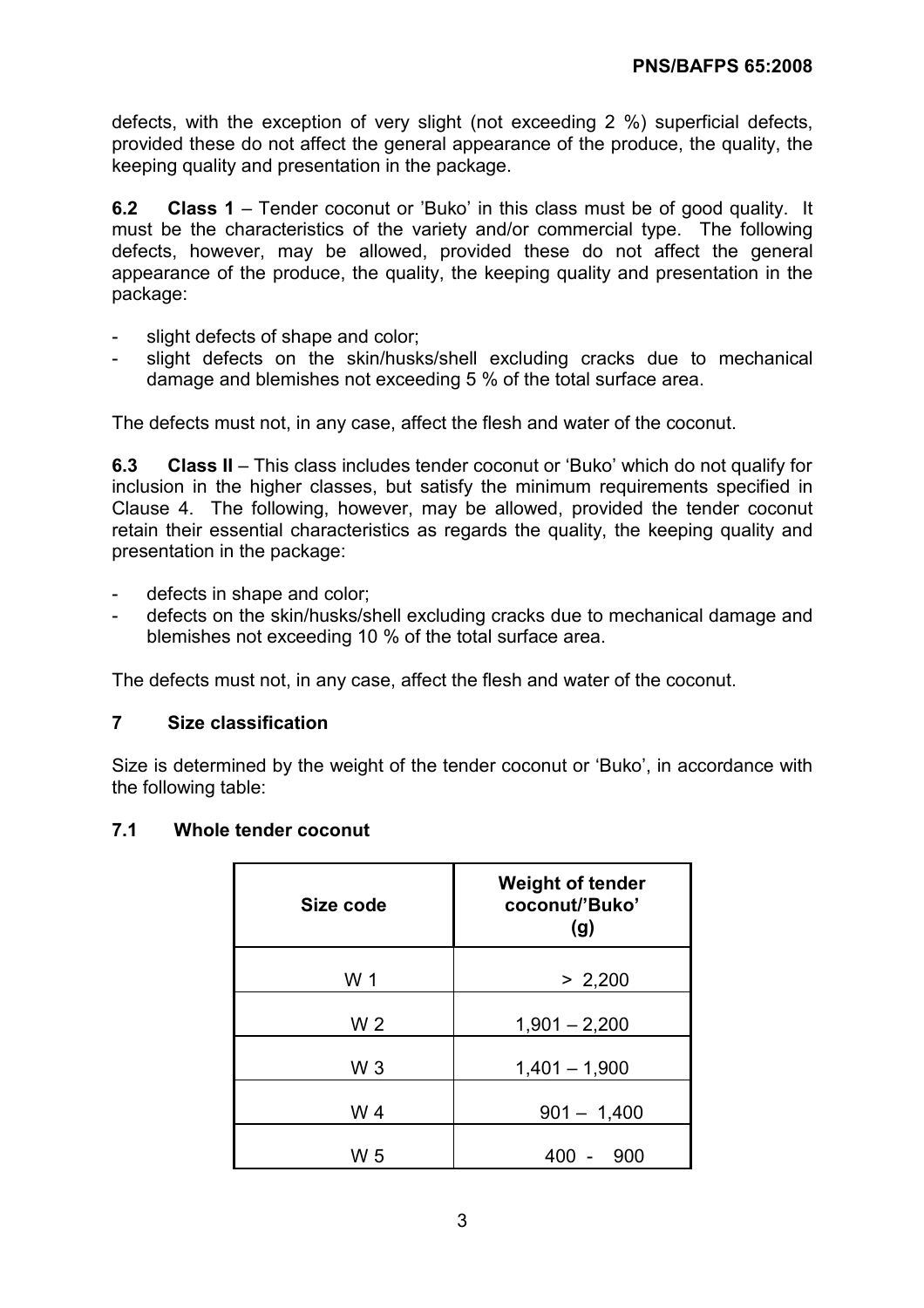#### 7.2 Trimmed tender coconut

| Size code      | <b>Weight of tender</b><br>coconut/'Buko'<br>(g) |  |  |  |  |
|----------------|--------------------------------------------------|--|--|--|--|
| T 1            | > 1,500                                          |  |  |  |  |
| T <sub>2</sub> | $1,201 - 1,500$                                  |  |  |  |  |
| T <sub>3</sub> | $901 - 1,200$                                    |  |  |  |  |
| T <sub>4</sub> | $601 -$<br>900                                   |  |  |  |  |
| T 5            | 600<br>30                                        |  |  |  |  |

#### 7.3 Dehusked coconut

| Size code      | <b>Weight of tender</b><br>coconut/'Buko'<br>(g) |
|----------------|--------------------------------------------------|
| D 1            | >600                                             |
| D <sub>2</sub> | 451 - 600                                        |
| -3             | $300 - 450$                                      |

#### 8 Tolerances

#### 8.1 Quality tolerances

8.1.1 Extra Class – Five (5) percent by number or weight of tender coconut or 'Buko' not satisfying the requirements of the class, but meeting those of Class I or, exceptionally, coming within the tolerances of that class.

8.1.2 Class 1 – Ten (10) percent by number or weight of tender coconut or 'Buko' not satisfying the requirements of the class but meeting those of Class II or, exceptionally, coming within the tolerances of that class.

8.1.3 Class II – Ten (10) percent by number or weight of tender coconut or 'Buko' satisfying neither the requirements of the class nor the minimum requirements, with the exception of produce affected by rotting or any other deterioration rendering it unfit for consumption.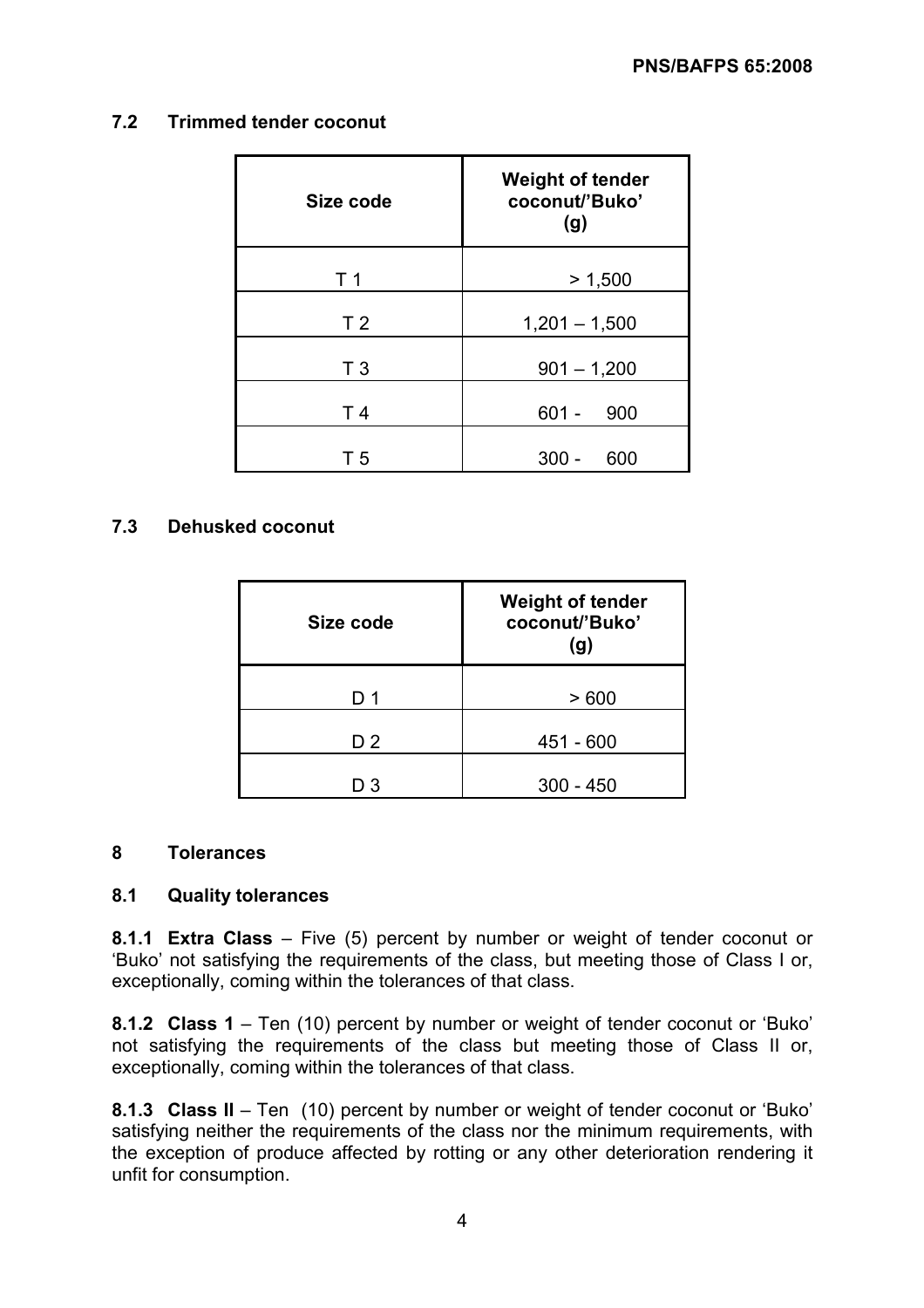#### 8.2 Size tolerances

For all classes, ten (10) percent by number or weight of tender coconut or 'Buko' corresponding to the size immediately above or below that indicated on the package.

#### 9 Sampling

Sampling method to be used for ascertaining conformance shall be in accordance with PNS/ISO 874.

#### 10 Packaging

Tender Coconut or 'Buko' of the same class shall be packed in suitable container to protect the quality of the produce from any external and internal damage. The containers shall meet the quality, hygiene, ventilation and resistance characteristics to ensure suitable handling and transport of 'Buko'. The containers must be free of all foreign matter and smell.

Tender coconut or 'Buko' shall be packed in each container in compliance with the Recommended International Code of Practice for Packaging and Transport of Fresh Fruits and Vegetables (CAC/RCP 44-1995, Amd. 1-2004).

#### 11 Marking and labeling

Each carton shall be labeled properly with the following information:

- 11.1 Name of produce, variety or commercial type:
- 11.2 Class and size code;
- 11.3 Net content, weight (g)/pieces/pack;
- 11.4 Name and address of grower, trader and/or exporter;
- 11.5 Lot Identification;
- 11.6 Best before;
- 11.7 Province where grown; and
- 11.8 Product of the Philippines.

#### 12 Postharvest treatments

Postharvest treatments such as sodium metabisulfite, ascorbic acid and other antioxidants when used as anti-browning agents shall comply with the levels established by the Codex Alimentarius Commission under the provision of the General Standard for Food Additives and/or competent authority for this commodity.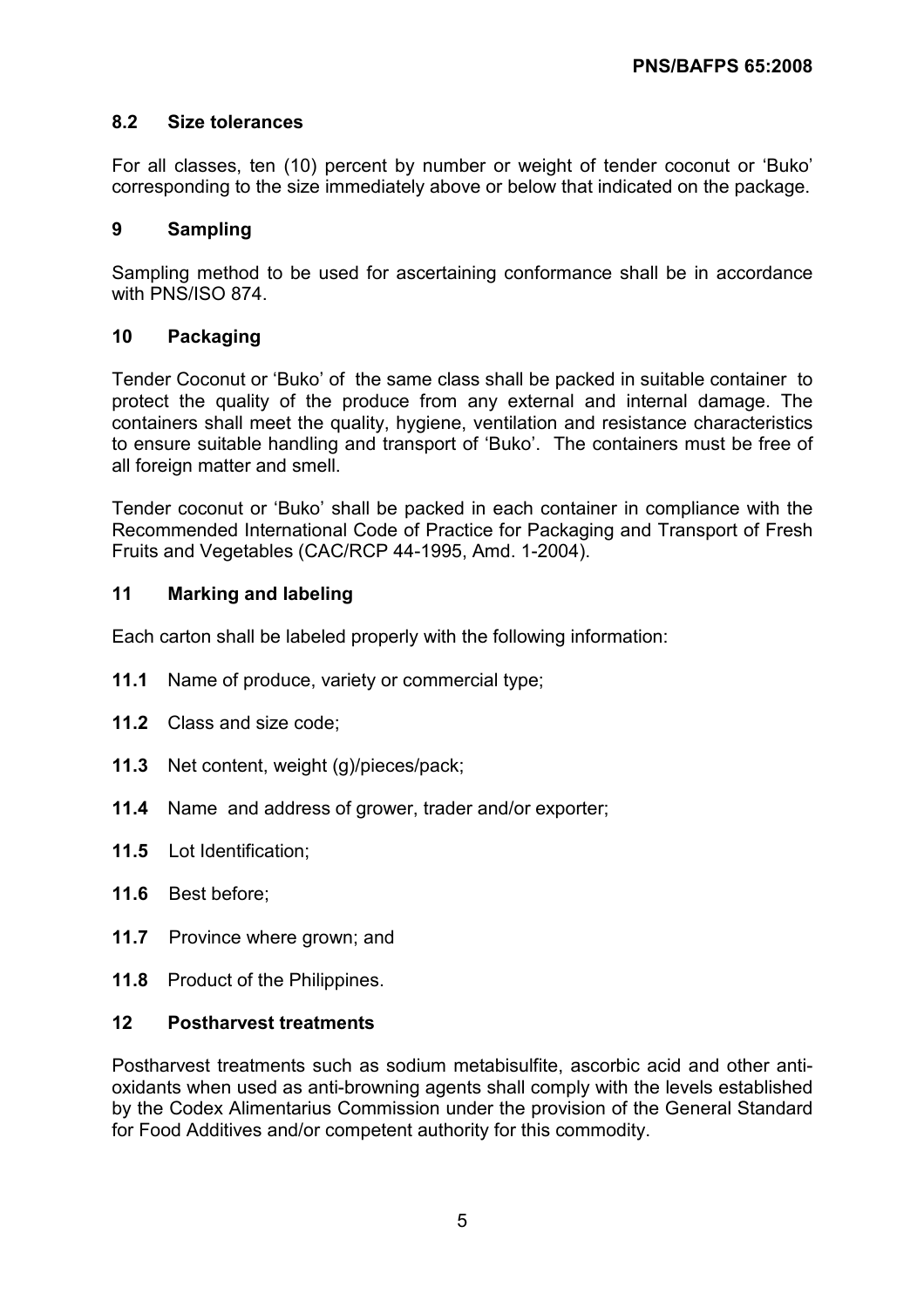#### 13 Contaminants

#### 13.1 Heavy metals

Tender coconut or 'Buko' shall comply with the maximum levels for heavy metals established by the Codex Alimentarius Commission and/or authority for this commodity.

#### 13.2 Pesticide residues

Tender coconut or 'Buko' shall comply with the maximum residue limits established by the Codex Alimentarius Commission and/or authority for this commodity.

#### 14 Hygiene

14.1 It is recommended that the produce covered by the provisions of this Standard be prepared and handled in accordance with appropriate sections of the Recommended International Code of Practice – General Principles of Food Hygiene (CAC/RCP 1 – 1969, Rev. 4 – 2003), and other relevant Codex texts such as Code of Hygienic Practice and Code of Practice.

14.2 The produce should comply with any microbiological criteria established in accordance with the Principles for the Establishment and Application of Microbiological Criteria for Foods (CAC/GL 21-1997).

#### 15 Other considerations

15.1 Implement Good Agricultural Practices in the production and harvesting of tender coconut or 'Buko'.

**15.2** Store tender coconut or 'Buko' in refrigerated van at 13 °C – 16 °C. It must not be exposed to sunlight particularly those nuts for export and can be kept for two (2) weeks. ľ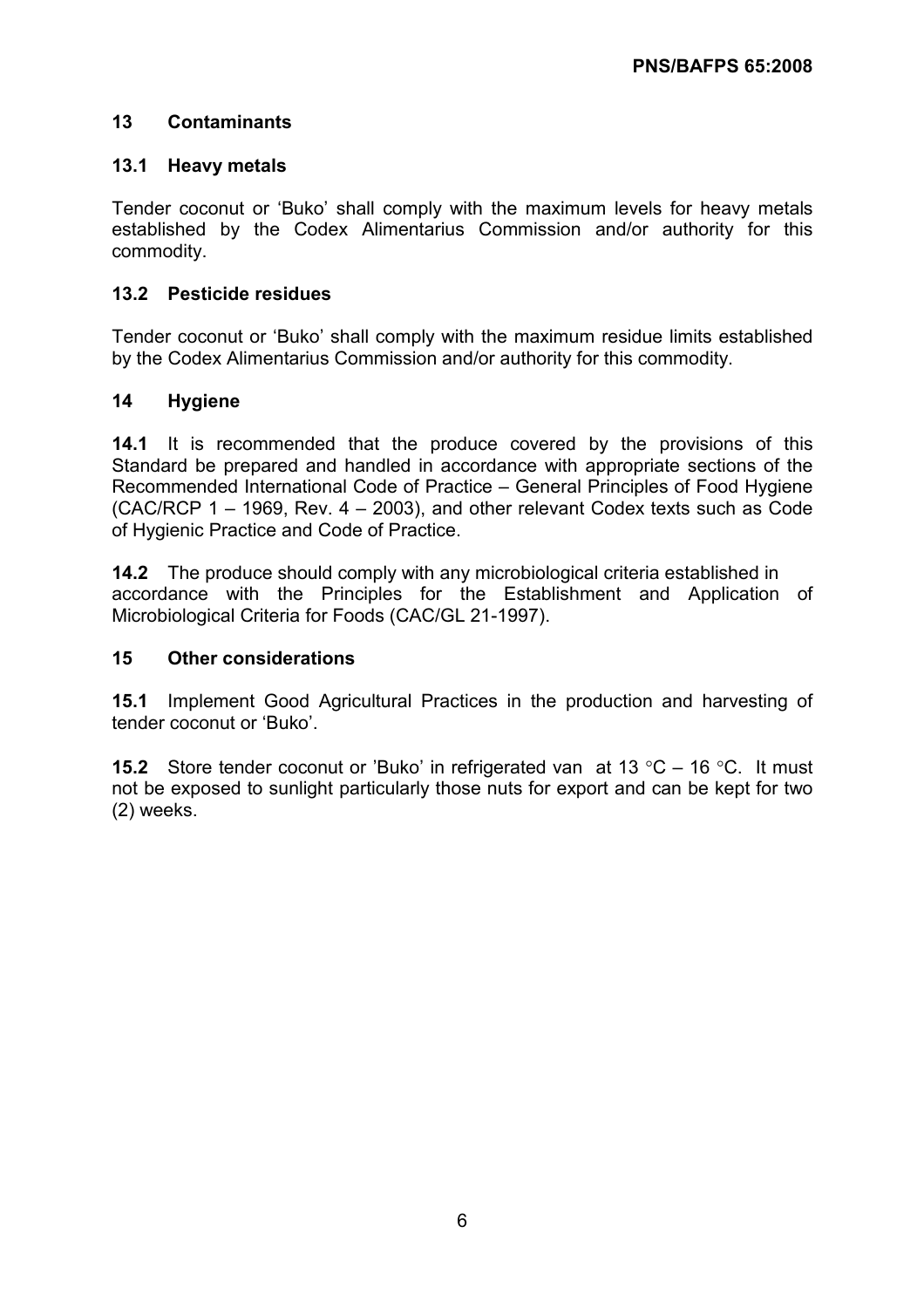#### PNS/BAFPS 65:2008

#### Annex A

| <b>Varieties</b><br>of coconut<br>for 'Buko'<br>production                                    | Wt<br><b>of</b><br>nut<br>(g) | <b>Nut</b><br>circum-<br>ference<br>(cm) | Wt<br><b>of</b><br>meat<br>(g) | <b>Meat</b><br>thickness<br>(mm) | <b>Firmness</b><br>(Ibs.) | <b>Volume</b><br><b>of</b><br>coconut<br>water<br>(m <sub>l</sub> ) | <b>Total</b><br>soluble<br>solids<br>$(\% )$ | pH of<br>coconut<br>water |
|-----------------------------------------------------------------------------------------------|-------------------------------|------------------------------------------|--------------------------------|----------------------------------|---------------------------|---------------------------------------------------------------------|----------------------------------------------|---------------------------|
| <b>Galas</b><br>green<br>dwarf<br>(GALD)                                                      | 418                           | 46                                       | 137                            | $5.1 - 5.2$                      | 2.2                       | 318                                                                 | $7.1 -$<br>7.3                               | $5.9 -$<br>6.6            |
| <b>Tacunan</b><br>green                                                                       | 326                           | 56                                       | 142                            | 5.2                              | 2.2                       | 478                                                                 | 7.3                                          | 6.6                       |
| dwarf<br>(TACD)                                                                               | 418                           |                                          | 159                            |                                  |                           |                                                                     |                                              |                           |
| Coco Niño                                                                                     | 104<br>$\blacksquare$<br>122  | 38.4                                     | $36 -$<br>67                   |                                  |                           | $235 -$<br>242                                                      | $5.2 -$<br>6.8                               | $4.6 -$<br>4.7            |
| <b>Malayan</b><br>Yellow<br><b>Dwarf</b>                                                      | 108<br>$\blacksquare$<br>188  | 37.1                                     | 66 -<br>101                    |                                  |                           | $194 -$<br>315                                                      | $6.4 -$<br>6.7                               | $5.1 -$<br>6.2            |
| <b>Aromatic</b><br><b>Green</b><br><b>Dwarf</b>                                               | 126<br>144                    | 42.1                                     | $66 -$<br>78                   |                                  |                           | $214 -$<br>218                                                      | $7.4 -$<br>8.4                               | $5.1 -$<br>6.4            |
| NOTE Means unable to perform the analysis (AGRI Notes No.2005 – 06 – 19, ISSN:<br>1655-9259). |                               |                                          |                                |                                  |                           |                                                                     |                                              |                           |

#### Table 1 – Characteristics of commercial varieties of coconut for 'Buko' production.

 $\mathbf l$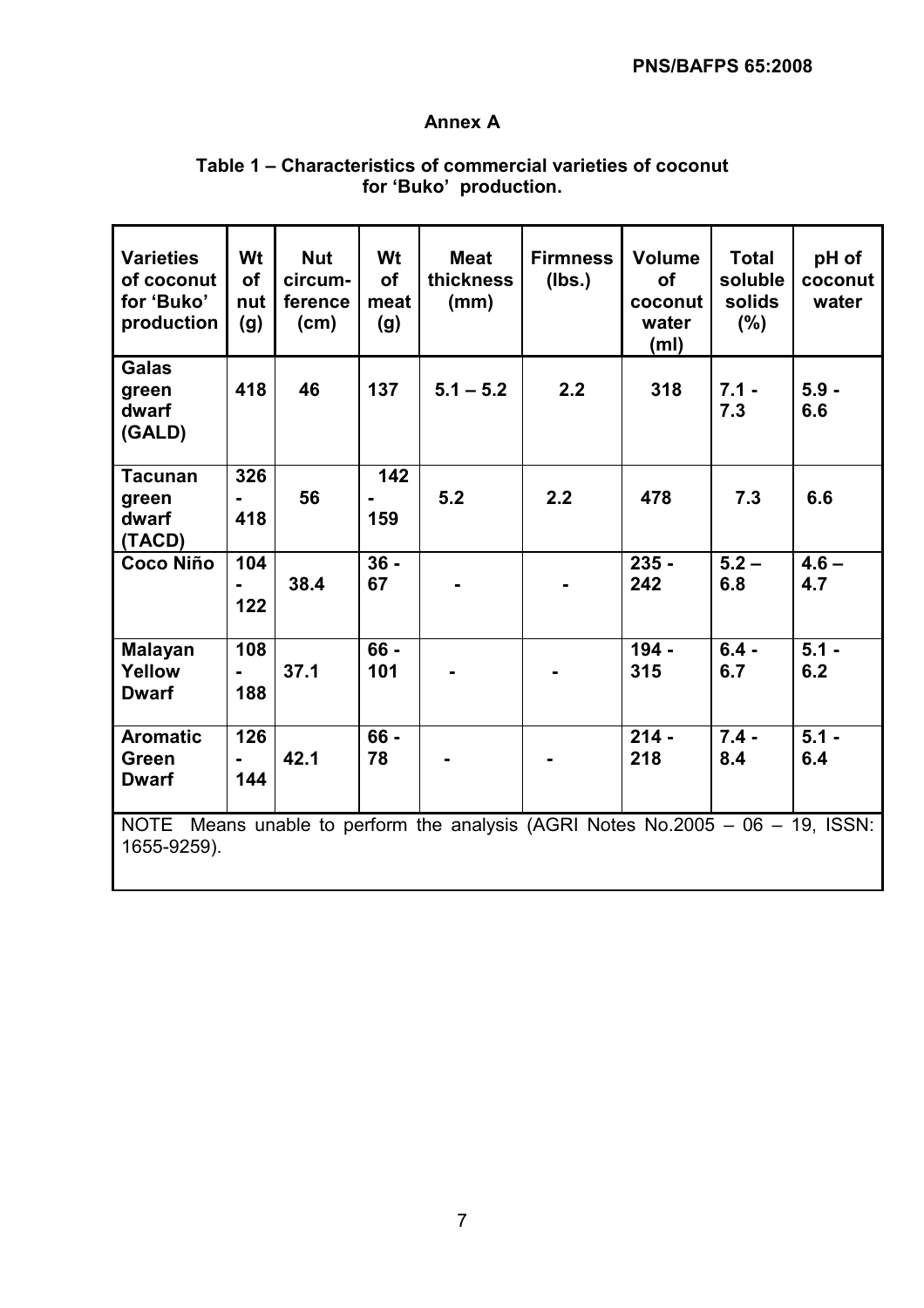# Annex B

| <b>Proximates</b>                            | g/ 100 g              |
|----------------------------------------------|-----------------------|
| <b>Energy</b>                                | 109 kJ                |
| <b>Moisture</b>                              | 95.2 <sub>g</sub>     |
| Nitrogen                                     | 0.04                  |
| <b>Protein</b>                               | 0.2                   |
| Fat                                          | 0.0                   |
| Ash                                          | 0.2                   |
| <b>Fructose</b>                              | 2.4                   |
| <b>Glucose</b>                               | 2.7                   |
| <b>Sucrose</b>                               | 1.5                   |
| <b>Maltose</b>                               | 0.0                   |
| Lactose                                      | 0.0                   |
| Sugars, total                                | 6.6                   |
| <b>Starch</b>                                | 0.0                   |
| Available carbohydrate                       | 6.6                   |
|                                              |                       |
| <b>Minerals</b>                              | Mg/100 g              |
| Calcium                                      | $\overline{1}$ 2.0 mg |
| <b>Copper</b>                                | 0.220                 |
| Iron                                         | 0.4                   |
| <b>Magnesium</b>                             | 11.0                  |
| <b>Manganese</b>                             | 1,020.0               |
| <b>Phosphorus</b>                            | 9.0                   |
| <b>Potassium</b>                             | 186.0                 |
| Sodium                                       | 5.0                   |
| <b>Vitamins</b>                              |                       |
| <b>Thiamin</b>                               | $\overline{0.01}$ mg  |
| Riboflavin                                   | $0.02$ mg             |
| <b>Niacin</b>                                | $0.10$ mg             |
| Niacin derived from tryptophan or<br>protein | $0.0$ mg              |
| <b>Niacin equivalents</b>                    | $0.1$ mg              |
| Vitamin C                                    | 0 <sub>ug</sub>       |
| Retinol                                      | 0 <sub>ug</sub>       |

# Table 2 – The characteristics of the young coconut water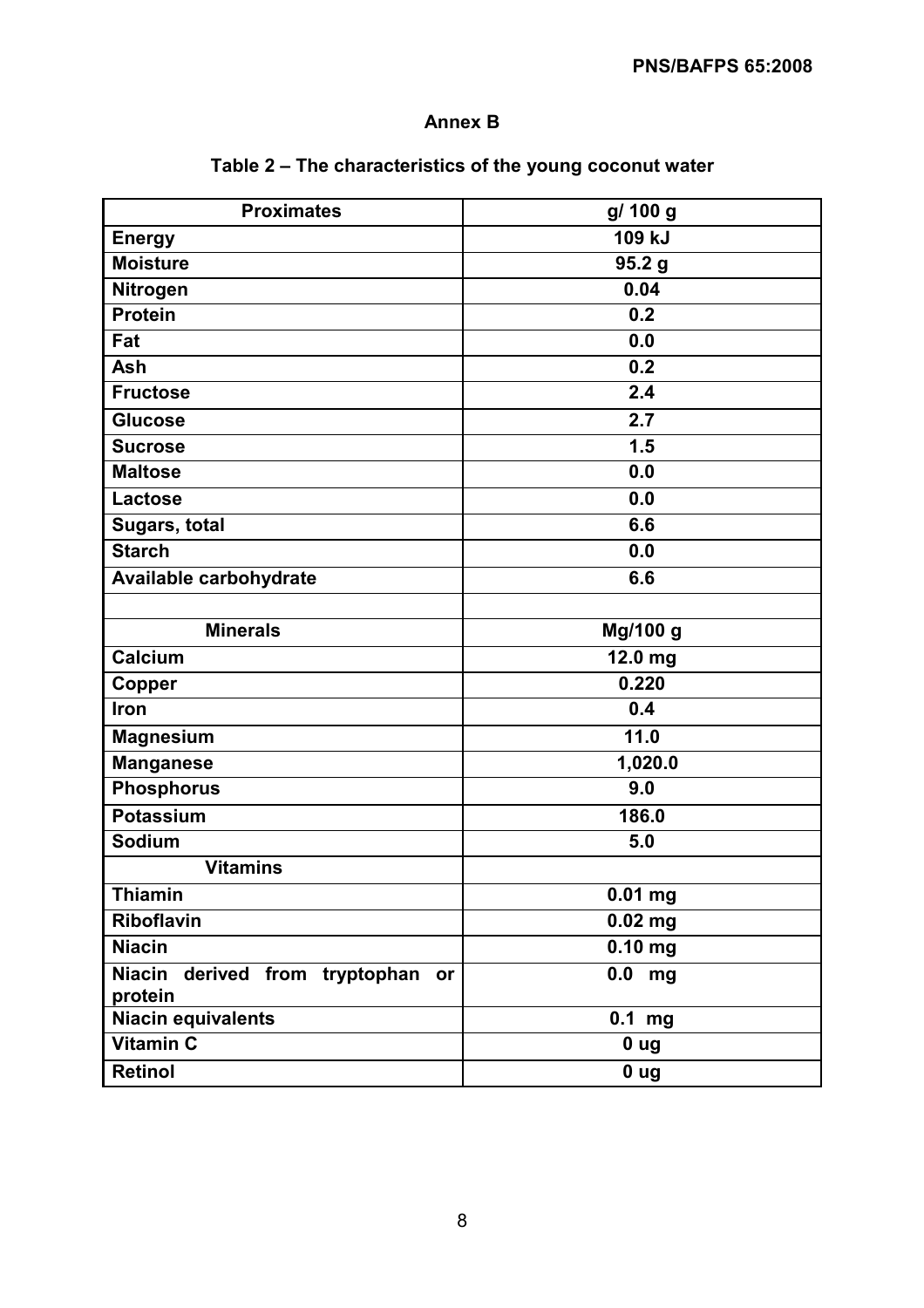| <b>Amino acids</b>   | mg             |
|----------------------|----------------|
| <b>Alanine</b>       | 10             |
| <b>Arginine</b>      | 32             |
| <b>Aspartic acid</b> | 18             |
| Cystine + Cysteine   | 4              |
| <b>Glutamic Acid</b> | 43             |
| <b>Glycine</b>       | 10             |
| <b>Histidine</b>     | 5              |
| <b>Isoleucine</b>    | 8              |
| Leucine              | 14             |
| Lysine               | 10             |
| <b>Methionine</b>    | 4              |
| Phenylalanine        | 10             |
| <b>Proline</b>       | 8              |
| <b>Serine</b>        | 11             |
| <b>Threonine</b>     | 9              |
| Tryptophan           | $\overline{2}$ |
| <b>Tyrosine</b>      | 6              |
| <b>Valine</b>        | 12             |

http://w.w.w.food standards.gov.au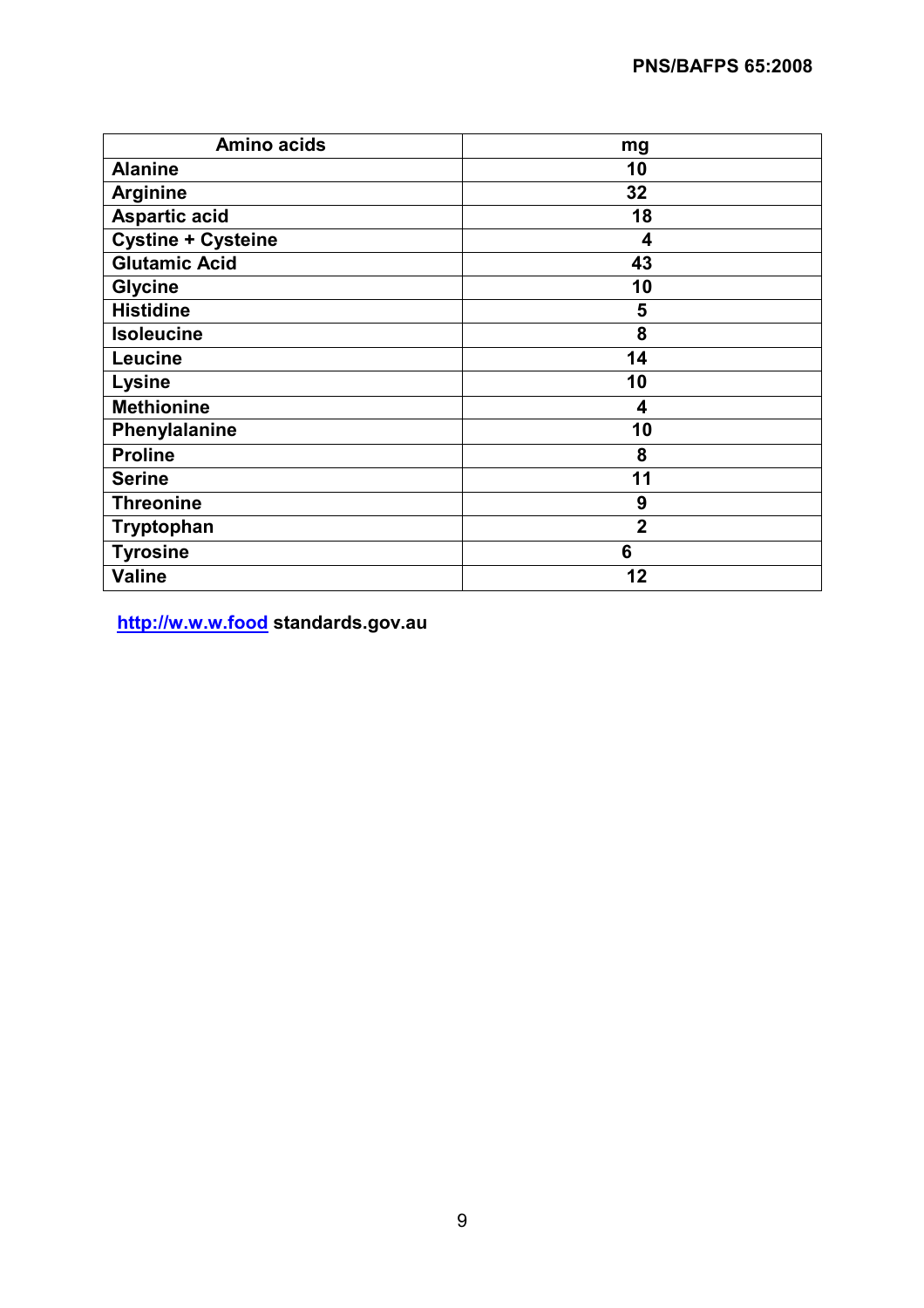#### Annex C

# Table 3 – Characteristics of other varieties of coconut grown in the Philippines

|                                                                                         | <b>Fruit</b><br>size  | <b>Fruit</b><br>weight    | <b>Fruit</b><br>shape  | <b>Edible</b><br>portion                                               | <b>Flesh</b><br>thick- | <b>Nut</b><br>size    | <b>Nut</b><br>wt.             | <b>Nut</b><br>shape | <b>Other</b><br>features                                  |
|-----------------------------------------------------------------------------------------|-----------------------|---------------------------|------------------------|------------------------------------------------------------------------|------------------------|-----------------------|-------------------------------|---------------------|-----------------------------------------------------------|
| Variety                                                                                 |                       | (g)                       |                        | (% )                                                                   | ness<br>(cm)           |                       | (g)                           |                     |                                                           |
| <b>NSIC</b><br>2000 Co<br>15<br><b>Aromatic</b><br>Green<br><b>Dwarf</b>                | Small<br>to<br>medium | 672.0<br>$\pm$<br>122.5   | Round<br>and<br>ovoid  | 55.2<br>$+2.9$<br>Meat<br>$28.9 +$<br>2.4<br>Water<br>26.3 $+$<br>3.2  | $0.86 +$<br>0.1        | Small<br>to<br>medium | 481.1<br>$+96.8$              | Almost<br>round     | Young<br>tender nut;<br>sweet water;<br>thin<br>endosperm |
| <b>NSIC</b><br>2000 Co<br>16<br><b>West</b><br><b>African</b><br><b>Tall-WAT</b>        | Medium<br>to large    | 942.6<br>± 57.3           | Round<br>and<br>angled | $43.3 +$<br>13<br>Meat<br>$32.0 +$<br>1.1<br>Water<br>$11.4 +$<br>0.9  | $1.40 +$<br>0.1        | Medium<br>to<br>large | $568.\overline{4}$<br>$+37.1$ | ovoid               |                                                           |
| <b>NSIC</b><br>2000 Co<br>17<br><b>Rennel</b><br><b>Island</b><br><b>Tall-RIT</b>       | Medium<br>to<br>large | 1,824.9<br>$\pm$<br>140.6 | Oblong<br>and<br>egg   | $61.0 +$<br>0.9<br>Meat<br>$33.5 +$<br>0.7<br>Water<br>$27.6 +$<br>0.8 | $1.31 +$<br>0.1        | Medium<br>to large    | 1,393.0<br>$\pm$<br>101.7     | ovoid               |                                                           |
| <b>NSIC</b><br>2000 Co<br>18<br><b>Tacunan</b><br><b>Green</b><br>Dwarf-<br><b>TACD</b> | Medium<br>to large    | 1,153.3<br>$+94.7$        | oblong                 | $49.1 +$<br>1.7<br>Meat<br>$31.7 +$<br>1.3<br>Water<br>17.5 $+$<br>1.5 | $1.14 +$<br>0.1        | Medium<br>to large    | 751.2<br>$+ 63.8$             | ovoid               | <b>Highly</b><br>tolerant to<br>leaf spot                 |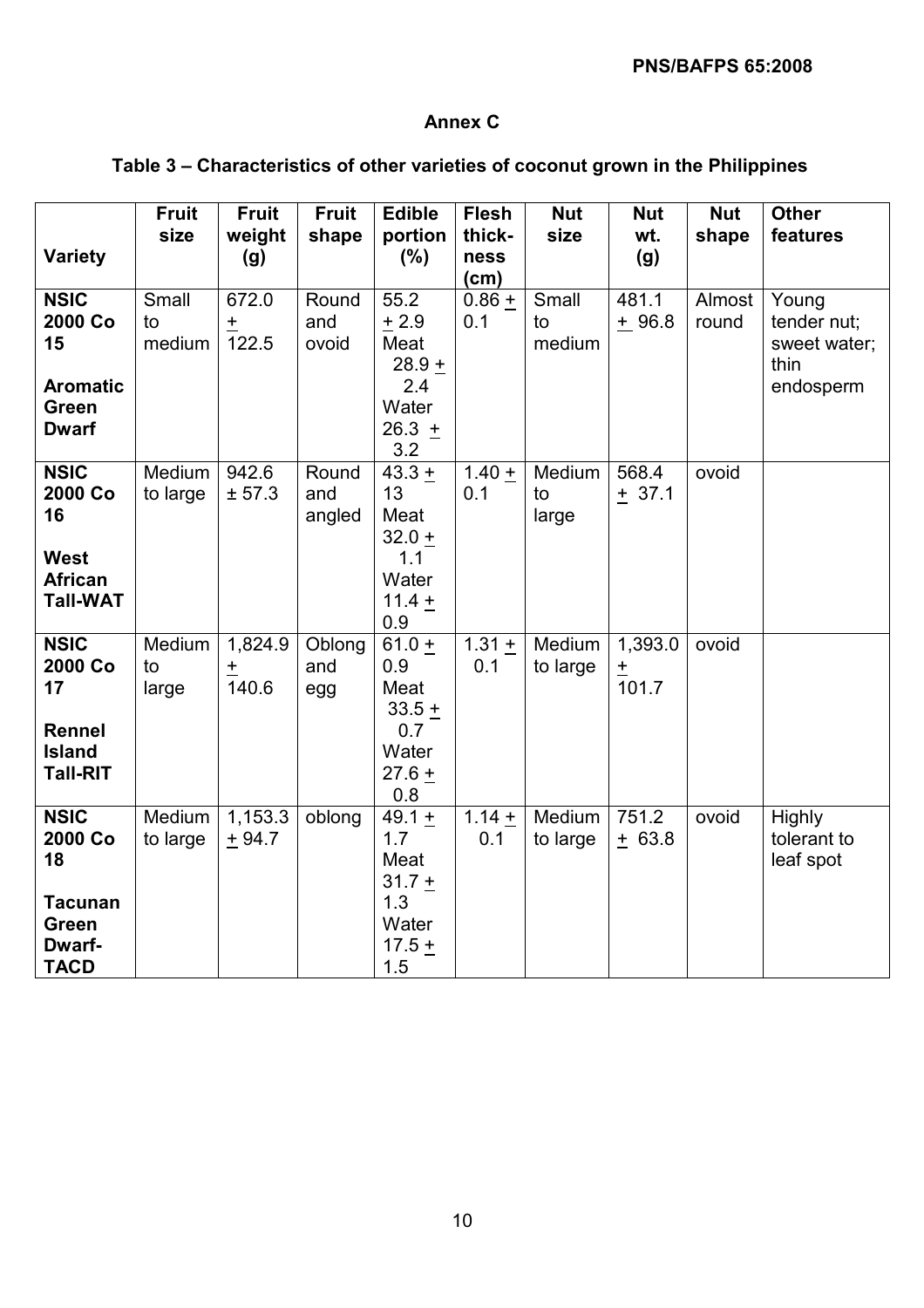| <b>NSIC</b><br>2000 Co<br>19<br><b>PCA 15 -</b><br>8 | Medium<br>to large | 1,358.<br>8<br>$\frac{+}{179.0}$                        | round               | 58.3 $+$<br>2.9<br>Meat<br>$33.8 +$<br>1.7<br>Water<br>$24.5 +$<br>2.4 | 1.24<br>$\pm$<br>0.1    | Mediu<br>m<br>to large | 1,01<br>$6 +$<br>150.<br>$\overline{2}$        | Almost<br>round | Resistant<br>to strong<br>winds |
|------------------------------------------------------|--------------------|---------------------------------------------------------|---------------------|------------------------------------------------------------------------|-------------------------|------------------------|------------------------------------------------|-----------------|---------------------------------|
| <b>NSIC</b><br>2000 Co<br>20<br><b>PCA 15 -</b><br>9 | Medium<br>to large | 1,434.<br>$\overline{7}$<br>$\pm$<br>$\overline{184.7}$ | round               | 59.6 $+$<br>1.7<br>Meat<br>$34.2 +$<br>1.4<br>Water<br>$25.4 +$<br>1.2 | 1.28<br>$\frac{+}{0.1}$ | Mediu<br>m<br>to large | 1,09<br>2.1<br>$\pm$<br>144.<br>$\overline{2}$ | Almost<br>round | Resistant<br>to strong<br>winds |
| <b>NSIC</b><br>2000 Co<br>21<br><b>PCA 15-</b><br>10 | Medium<br>to large | 1,270.<br>5<br>$\pm$<br>120.0                           | Almos<br>t<br>round | $56 +$<br>2.2<br>Meat<br>$33.1 +$<br>1.6<br>Water<br>$22.9 +$<br>1.5   | 1.22<br>$\frac{+}{0.1}$ | Mediu<br>m<br>to large | 928.<br>5±<br>96.6                             | Almost<br>round | Resistant<br>to strong<br>winds |
| <b>NSIC</b><br>2000 Co<br>22<br><b>PCA 15-</b><br>11 | Medium<br>to large | 1,067.<br>$\overline{2}$<br>$\frac{+}{148.7}$           | oblon<br>g          | 47.9 $+$<br>2.1<br>Meat<br>$31.5 +$<br>2.4<br>Water<br>$16.4 +$<br>2.2 | 1.24<br>$\frac{+}{0.1}$ | Mediu<br>m<br>to large | 692.<br>$2 \pm$<br>94.7                        | Almost<br>round | Resistant<br>to strong<br>winds |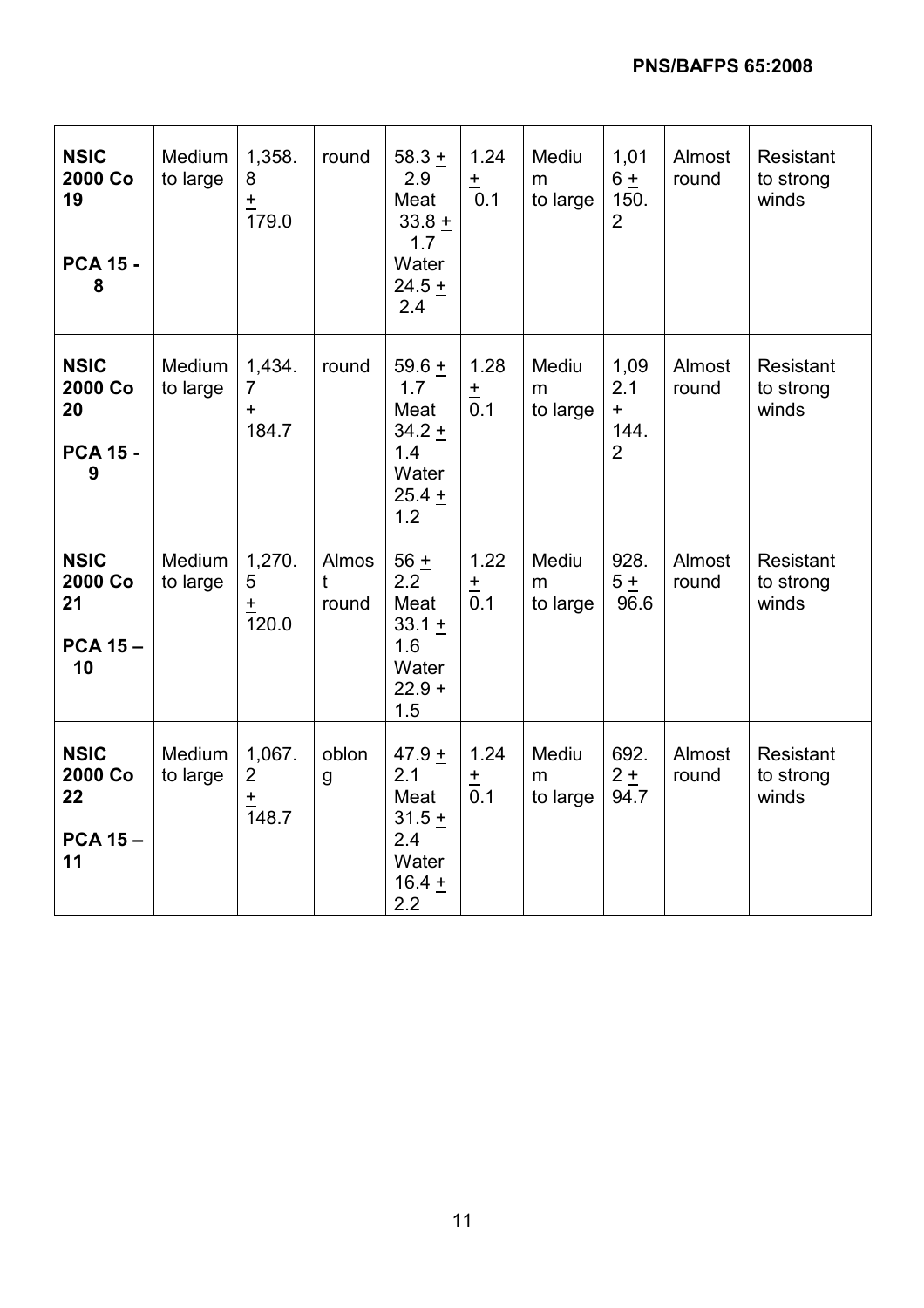| <b>NSIC 2000</b><br>Co 23<br><b>PCA 15-</b><br>12      | Medium<br>to large | 1,416.7<br>$\pm$<br>163.1 | Oblong               | $58.2 +$<br>2.3<br>Meat<br>$34.8 +$<br>1.9<br>Water<br>$23.4 +$<br>2.9           | $1.27 +$<br>0.1            | Medium<br>to large | 1,057.3<br>$+130.9$          | Almost<br>round |
|--------------------------------------------------------|--------------------|---------------------------|----------------------|----------------------------------------------------------------------------------|----------------------------|--------------------|------------------------------|-----------------|
| <b>NSIC 2000</b><br><b>Co 24</b><br>PCA 15 - 13        | Medium<br>to large | 1,169.8.<br>$+185.7$      | Oblong<br>and<br>egg | $\frac{1}{57.7}$ +<br>2.0<br>Meat<br>$34.9 +$<br>1.3<br>Water<br>$22.8 +$<br>1.6 | $\overline{1.38}$ +<br>0.1 | Medium<br>to large | $861.7 +$<br>139.2           | Almost<br>round |
| <b>NSIC 2000</b><br><b>Co 25</b><br><b>PCA 15 - 14</b> | Medium<br>to large | 1,329.6<br>$+194.8$       | Oblong<br>and<br>egg | $59.9 +$<br>2.1<br>Meat<br>$34.5 +$<br>1.7<br>Water<br>$25.4 +$<br>1.8           | $1.30 +$<br>0.1            | Medium<br>to large | 1,004.5<br>$\frac{+}{154.2}$ | Almost<br>round |
| <b>NSIC 2000</b><br><b>Co 26</b><br><b>PCA 15 - 15</b> | Medium<br>to large | 1,290.6<br>$+178.0$       | Oblong<br>T<br>Round | 57.7 $+$<br>2.7<br>Meat<br>$34.5 +$<br>2.7<br>Water<br>$23.2 +$<br>3.0           | $1.26 +$<br>0.1            | Medium<br>to large | 940.9 $+$<br>137.7           | Almost<br>round |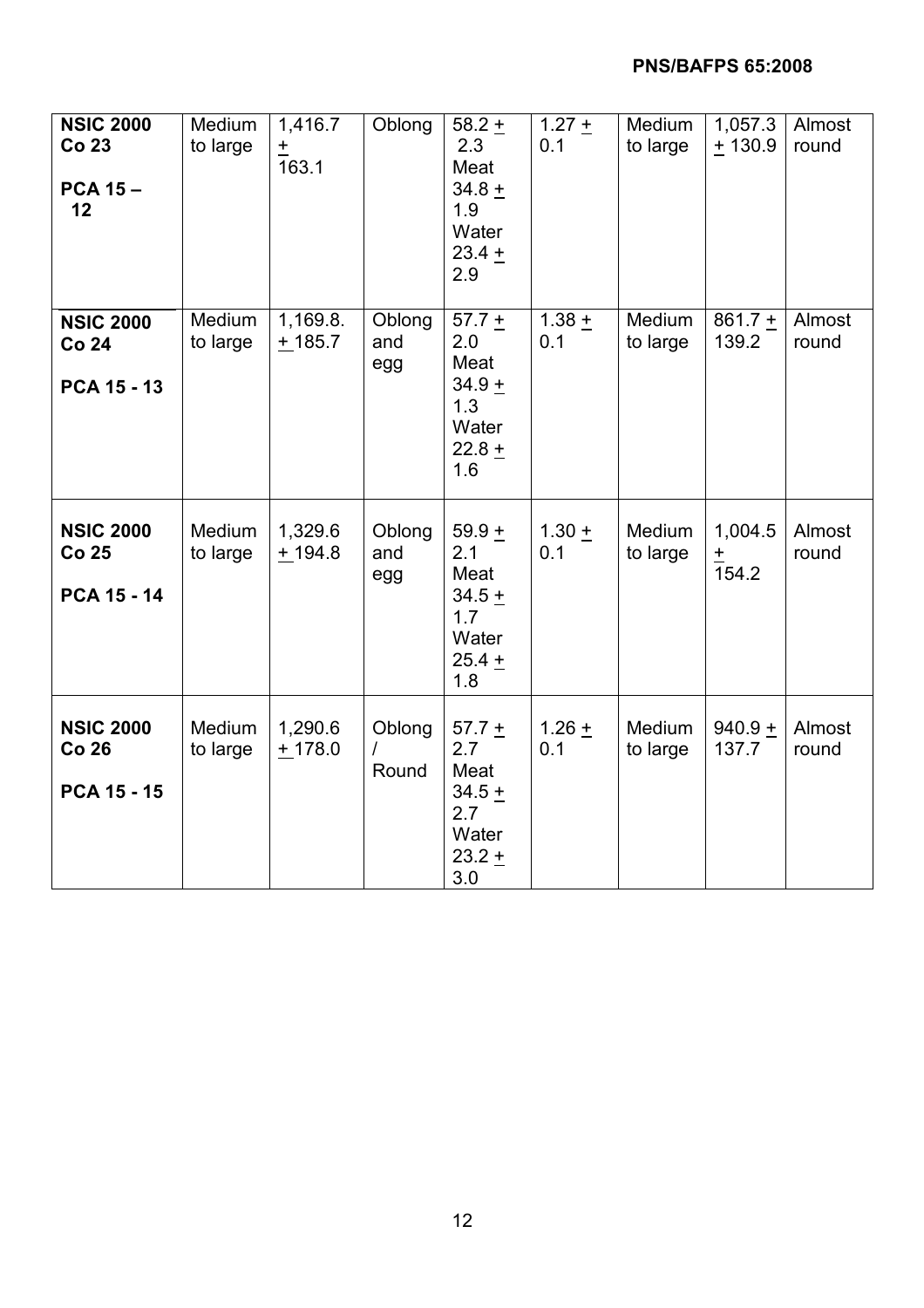### Annex D

# Table 4 – The characteristics of Laguna tall and Baybay tall coconuts

| Indicative yield and<br>traits                  | <b>Tall varieties</b>  |                        |  |  |  |
|-------------------------------------------------|------------------------|------------------------|--|--|--|
|                                                 | Laguna (LAGT)          | <b>Baybay (BAYT)</b>   |  |  |  |
| Age at $1^{\overline{st}}$<br>flowering<br>(yr) | $3 - 5$                | $3 - 4.5$              |  |  |  |
| Age at 1 <sup>st</sup> nut Harvest<br>(yr)      | 6                      | 5                      |  |  |  |
| <b>Nut size</b>                                 | <b>Medium to large</b> | <b>Medium to large</b> |  |  |  |
| <b>Nut color (immature)</b>                     | Green/brown            | Green/brown            |  |  |  |
| Nuts/kg copra (no.)                             | $3.5 - 4$              | $3 - 3.5$              |  |  |  |
| Nuts/palm/year (no.)                            | 70                     | 105                    |  |  |  |
| Nuts/ha/year (no.)                              | 12,700                 | 16,400                 |  |  |  |
| Copra/nut (g)                                   | 250                    | 295                    |  |  |  |
| Copra/palm/year (kg)                            | 20                     | 30                     |  |  |  |
| Copra/ha/year (tons)                            | 3.5                    | $5\phantom{1}$         |  |  |  |
| Weight of whole nut<br>(kg)                     | 1.440                  | 1.550                  |  |  |  |
| <b>Weight of husk (kg)</b>                      | 0.520                  | 0.390                  |  |  |  |
| Weight of shell (kg)                            | 0.220                  | 0.250                  |  |  |  |
| Weight of fresh meat<br>(kg)                    | 0.425                  | 0.530                  |  |  |  |
| Weight of water (kg)                            | 0.270                  | 0.380                  |  |  |  |
| <b>Fruit Quality Value</b><br>$(FQV)^{1}$       | 0.37                   | 0.45                   |  |  |  |
| Fruit length (cm)                               | 16.30                  | 18.80                  |  |  |  |
| Fruit width (cm)                                | 16.33                  | 18.83                  |  |  |  |
| Husk thickness (cm)                             | 2.22                   | 2.80                   |  |  |  |
| Meat thickness (cm)                             | 1.32                   | 1.36                   |  |  |  |
| <b>Fatty Acid Profile (%)</b>                   |                        |                        |  |  |  |
| MCFA $(C6:0 - 12:0)^2$                          | 63.80                  | 67.88                  |  |  |  |
| <b>Lauric (C12:0)</b>                           | 50.07                  | 50.80                  |  |  |  |
| <b>Oleic (C18:1)</b>                            | 6.28                   | 3.99                   |  |  |  |
| Linoleic (C18:2)                                | 1.06                   | 0.73                   |  |  |  |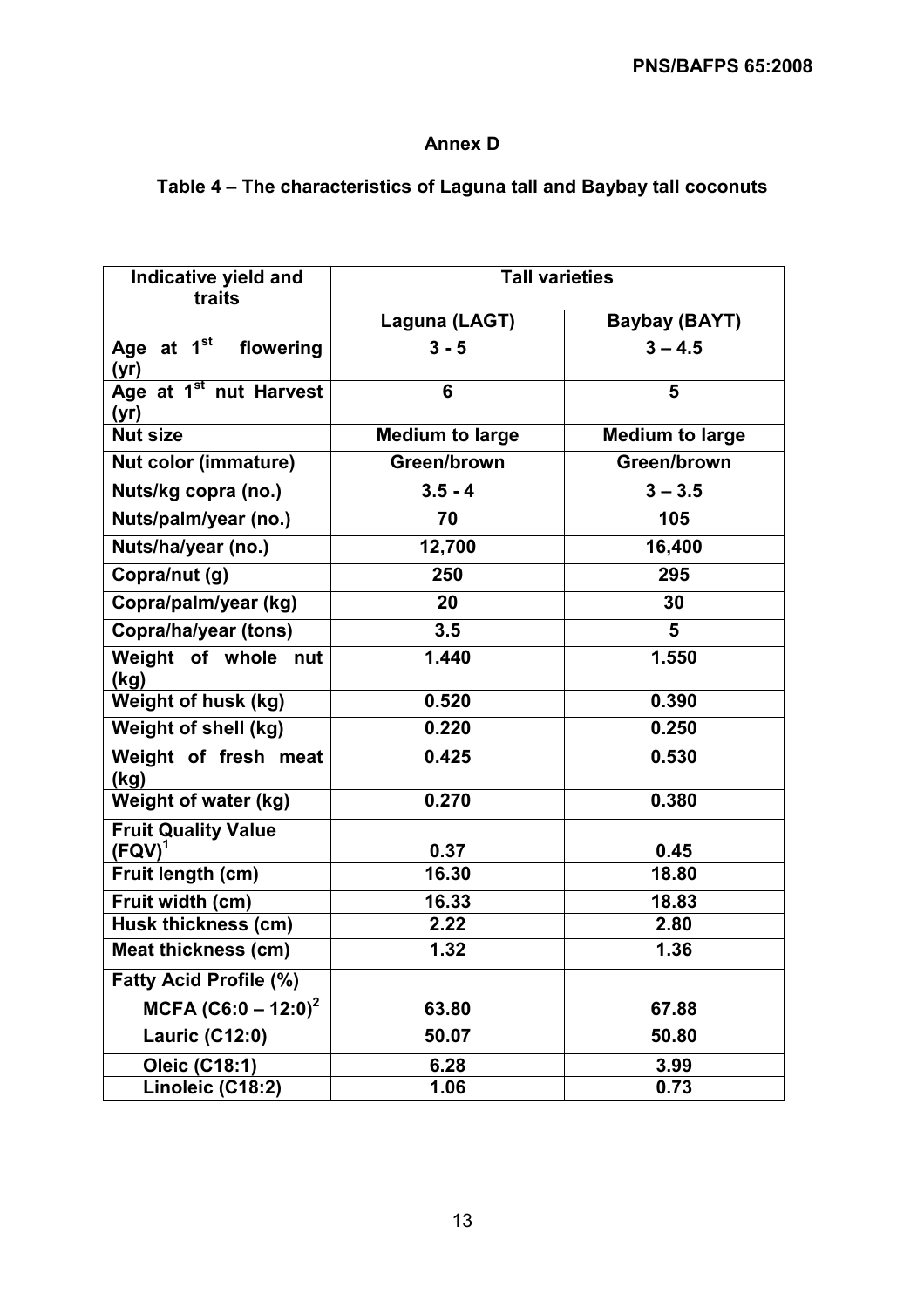#### Annex E

#### Varieties of coconut for tender coconut or 'Buko' production

E.1 All cultivars (tall and dwarf varieties, hybrids and synvars) can be utilized for 'Buko' production. High level of sweetness in aromatic dwarf (AROD), Galas dwarf (GALD) and Tacunan green dwarf (TACD) are preferred by some consumers. The sugar content of Tender Coconut or 'Buko' (for both TCW and TCM) is influenced by the following factors: genetic, potassium level as nutritional requirement of the palm tree and period of the year (weeks before maturity of the Tender Coconut).

E.2 Galas green dwarf (GALD) – Nuts are uniform, mostly medium with thick husk, spherical and well-balanced crown, nearly stout stem with conspicuously tapering base, slow upward growth, and with either green or yellow peduncle. GALD's immature fruits are deep green, has a fairly small bunch, with medium-sized nuts. The round fruit exhibits a flat-shaped nut inside. This variety can produce an average of 70 to 177 nuts within the same period. The plantation site is in Galas, Dipolog City. This variety is conserved at the PVA Zamboanga Research Center in San Ramon, Zamboanga City and at the Coconut Breeding Trials Unit-Panay State Polytechnic College, Mambusao, Capiz (Annex A).

E.3 Tacunan green dwarf (TACD) is locally known as "Bilaka" or "Linkuranay" (means to sit before) and an early bearing trait of this variety. TACD has medium to large nut with short and wide peduncle bearing short spikelets. It has thick and stubby spathe hollow in the tip, which exhibit cracks in the stigmatic end. Its fronds are borne on a spherical crown with wide leaflets. This variety can produce an average of 94 to 204 nuts within the same period. The plantation site is in Rabanuel's Farm, Tacunan, Davao City. This variety is presently conserved at Philippine Coconut Authority in Albay, Davao and Zamboanga Research Centers and CBTU-PSPC (Annex A).

E.4 The two commercially important Philippine tall varieties of coconut are Laguna Tall (LAGT) and Baybay Tall (BAYT) which are generally used for buko drink.

E.5 The recommended commercial varieties of coconut for tender coconut or 'Buko' production that weigh below 2 kg are: 'Coco Niño' (grown in Luzon), 'Pilipog Green Dwarf' (grown in Visayas and Mindanao), 'Aromatic Green Dwarf,' 'Malayan Yellow Dwarf' and 'Catigan Green Dwarf.'(Annex A).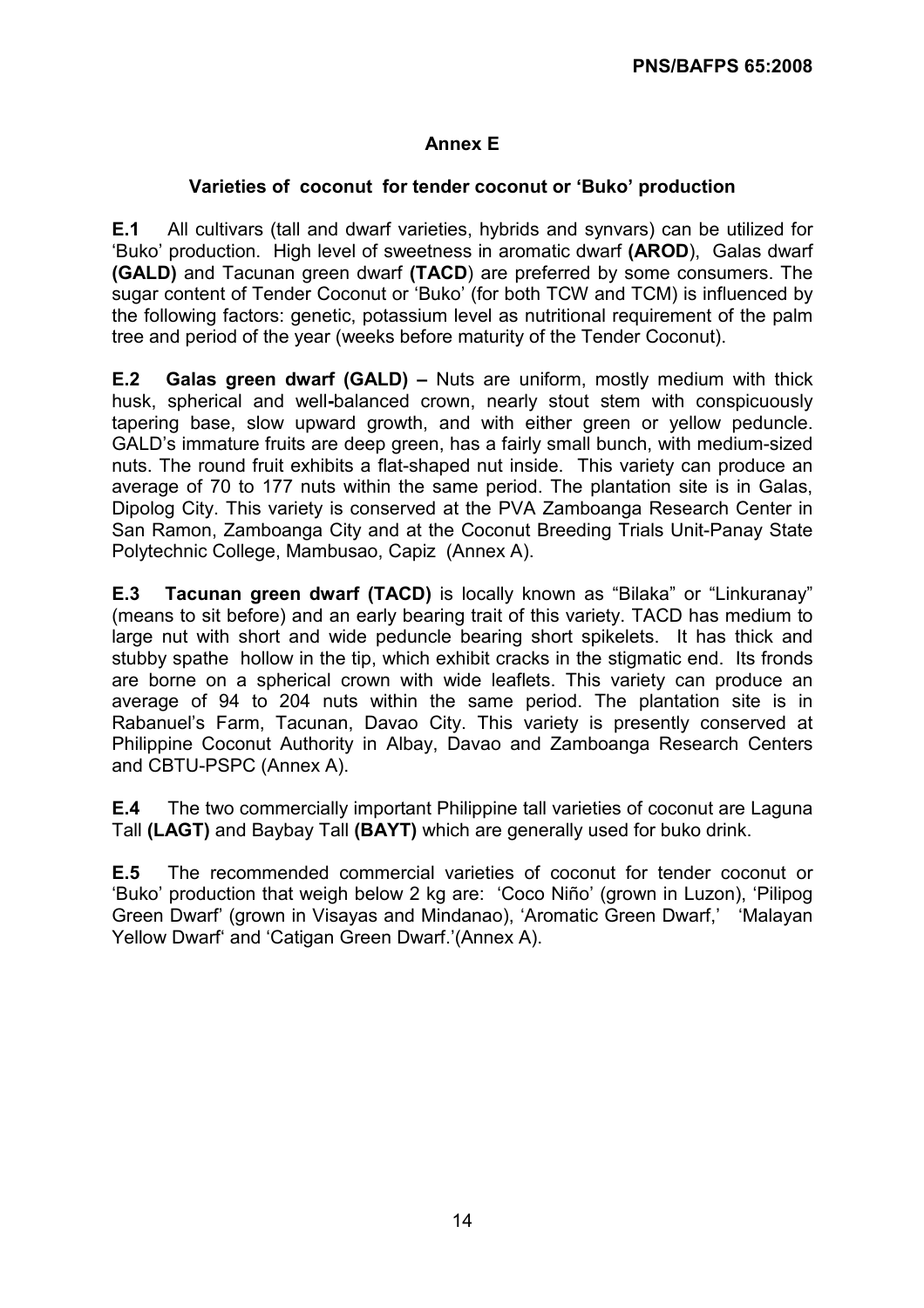# Annex F

# Illustration of whole, trimmed and dehusked tender coconut or 'Buko'

### Whole





# Trimmed



# Dehusked

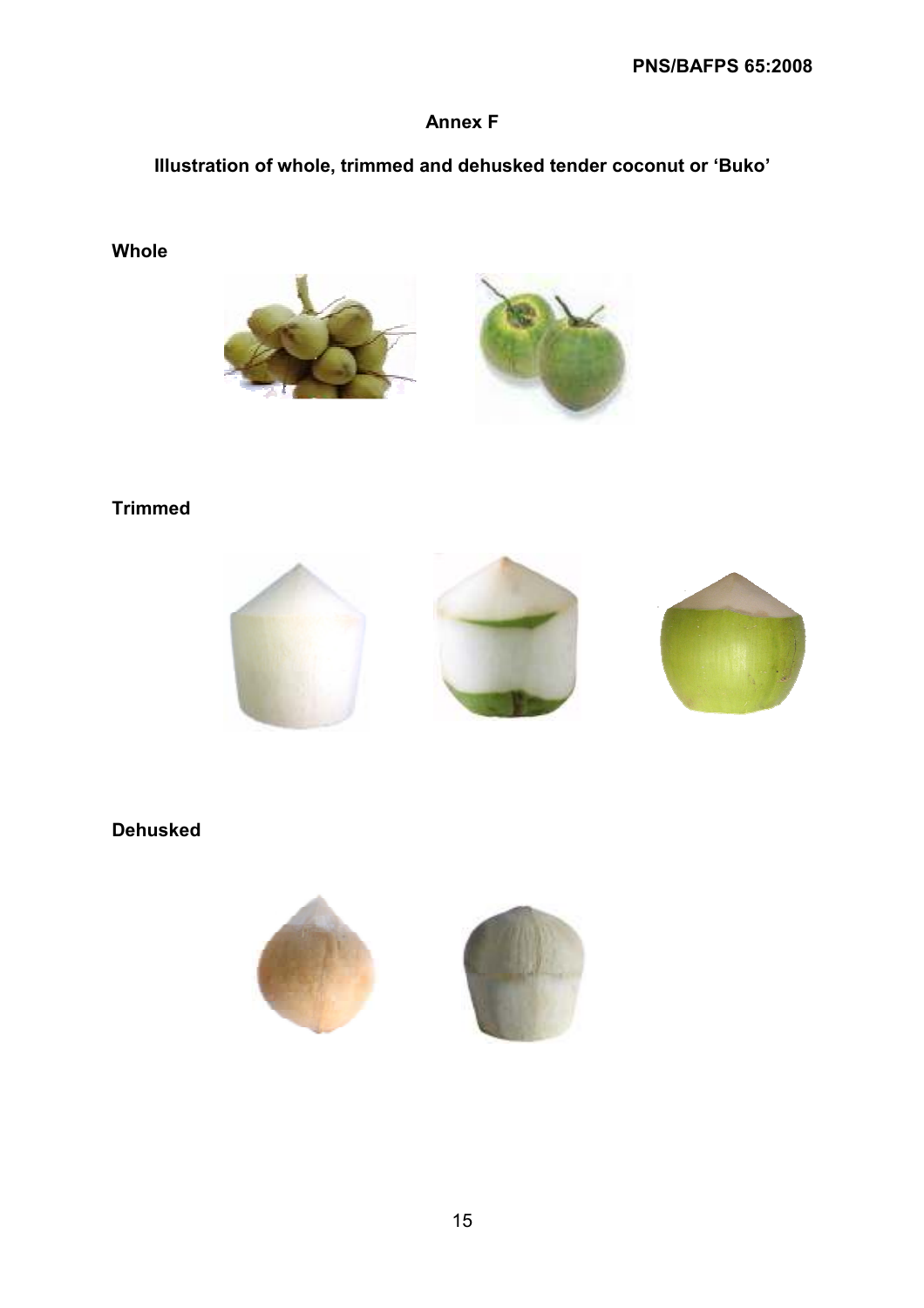#### References PNS/BAFPS 65:2008

The following referenced documents are indispensable for the application of this document. For dated references, only the edition cited applies. For undated references, the latest edition of the referenced document (including any amendments) applies.

Banzon and Velasco. 1982. Coconut Production and Utilization. pp. 214 and 290.

Catibog, N. A. PCA picks coconut varieties that pass International 'Buko' standards. Apr-Jun, 2004. http://portal.stii.dost.gov.ph/sntpost/frames/aprTOjun04/pg 39.htm

Codex General Standard for Food Additives and Contaminants. 2001. Codex Alimentarius Commission.

Del Carmen, D. R. and E.P. Serrano. 2005. Quality Characterization of Coconut Varieties for Fresh Tender Nut. AGRI Notes. No. 2005 – 06 – 19. ISSN: 1655 – 9259. 4 pp.

Evangelista, R. G. 2006. Coconut Variety for Commercial Buko Production Tacunan Green Dwarf (TACD). http://w.w.w.neda.gov.ph/Knowledge - Emporium.

Fresh young coconut. JETRO TIPP (Trade Tie-up Promotion Program) pp.1 – 2.

http://w.w.w.foodstandards.gov.au

http://w.w.w.youngcoconutwater.com

Principles for the Establishment and Application of Microbiological Criteria for Foods. Codex Alimentarius Commission/General Labeling 21. 1997.

Recommended International Code of Practice – General Principles of Food Hygiene. CAC/RCP 1 – 1969, Rev. 4. 2003.

The Philippine Recommends for Coconut. 1975. Philippine Council for Agriculture and

Resources Research. Los Baños, Laguna.

Woodroof. 1970. Coconuts: Production, Processing and Products. p. 45.